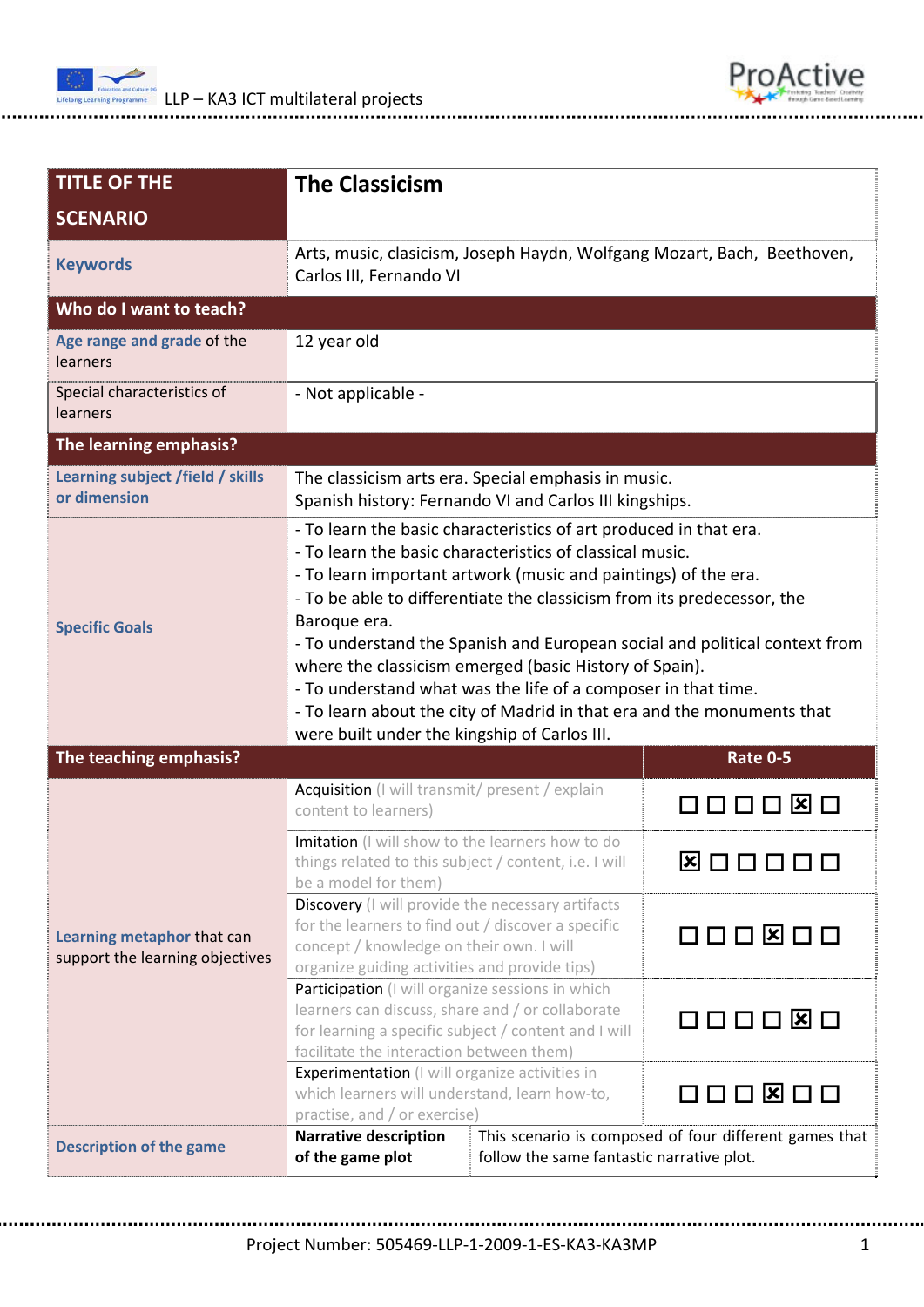

LLP – KA3 ICT multilateral projects



## **First Game: Introduction.**

The player is set in the role of *Luis Acordeón y De Puntillo*, a fictitious Spanish composer of the 18th century who worked for Spanish King *Fernando VI*. Luis Acordeón y De Puntillo is already familiar with the baroque style which was Fernando VI's favorite. Then he starts to get influences from the work of composers in Vienna who are beginning to compose a very different kind of music. Future king *Carlos III* persuades him to look for a new patron (*Carlos III*) that allows him to compose classical music. One day he's got a dream where he composes a brilliant classical piece of music (the students have to learn to play this piece of music with their flutes during the next 4 weeks). Then he decides to leave the court. But to achieve that, he has to convince Fernando VI that classicism is better than baroque and so it's worth pursuing his dream. To convince Fernando VI, he has to solve a puzzle by matching basic characteristics of Baroque and Classicism to the movement they belong to. Very soon he finds a potential protector. He agrees but urges him to learn the basic classicism concepts before accepting Luis as his personal composer.



**Second Game: Composing classical music and arrival to Vienna**.

The game starts with a set of questions that the new patron asks to Luis Acordeón y De Puntillo to check if he really studied about the classicism. After passing the exam, Luis spends years working for his new Patron as a music composer. Then new king Carlos III requests to be his new patron, and decides to defray an expedition for Luis to study in Vienna with the best composers of the Classicism period.

Project Number: 505469‐LLP‐1‐2009‐1‐ES‐KA3‐KA3MP 2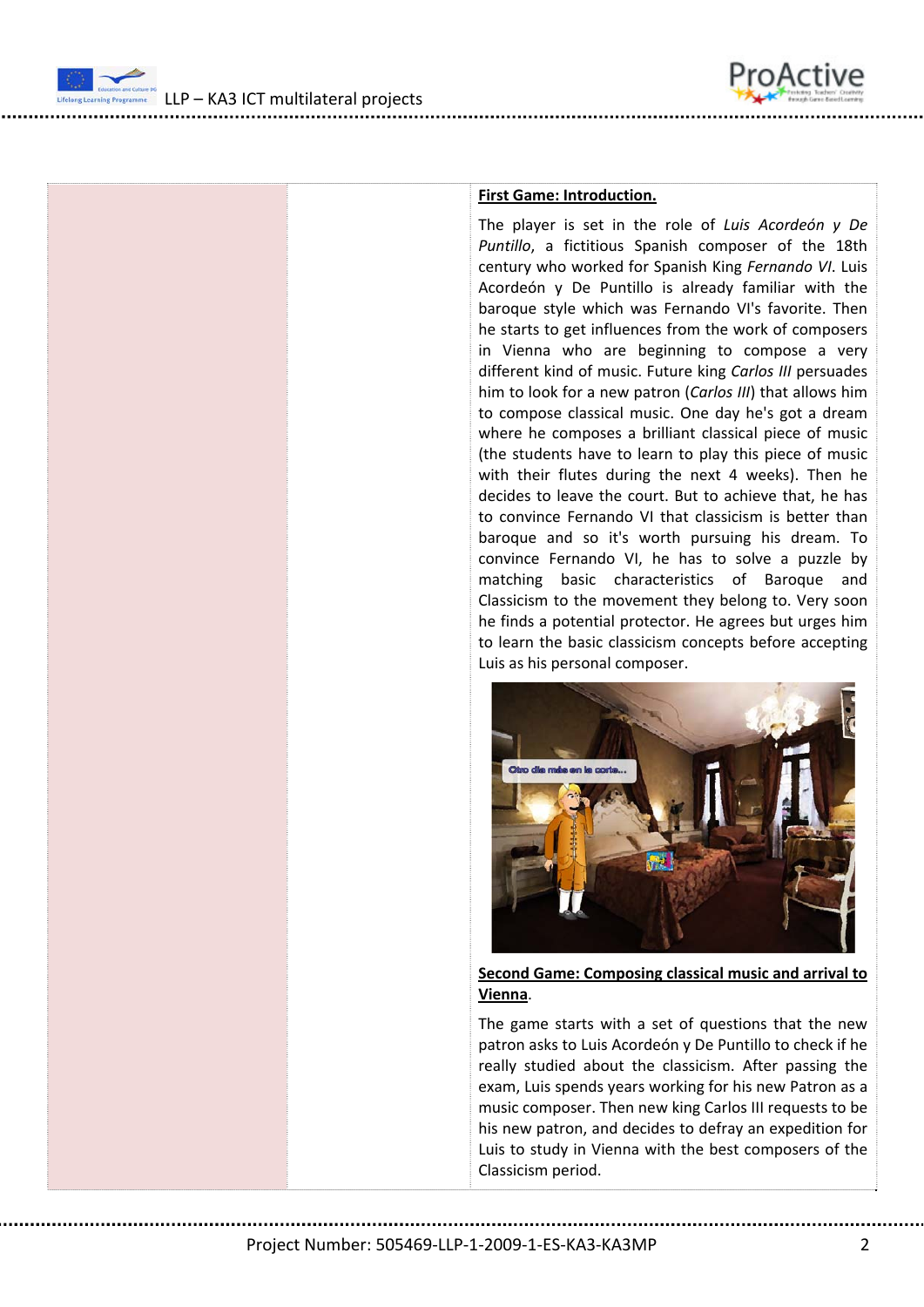



In Vienna he meets Mozart and Haydn. They ask him to learn about their artwork before revealing their secrets.



**Third Game: Becoming a Master**.

The game starts with Haydn and Mozart asking a few questions about *The Magic Flute*, a very important classical opera composed by Mozart. If he succeeds he is allowed to enter the academy. There he meets Beethoven, who talks about the *Romanticism* art movement. In the conversation, Luis claims to be a Classicism master, and Beethoven urges him to prove it by solving a drag‐and‐drop puzzle where a music stave must be filled in with notes.

After several years working in Vienna Luis becomes a true Master and decides to come back to Spain.



**Fourth Game: Exam.**

In the last game, Luis come backs to Spain and this former patron asks him a few questions about the classicism.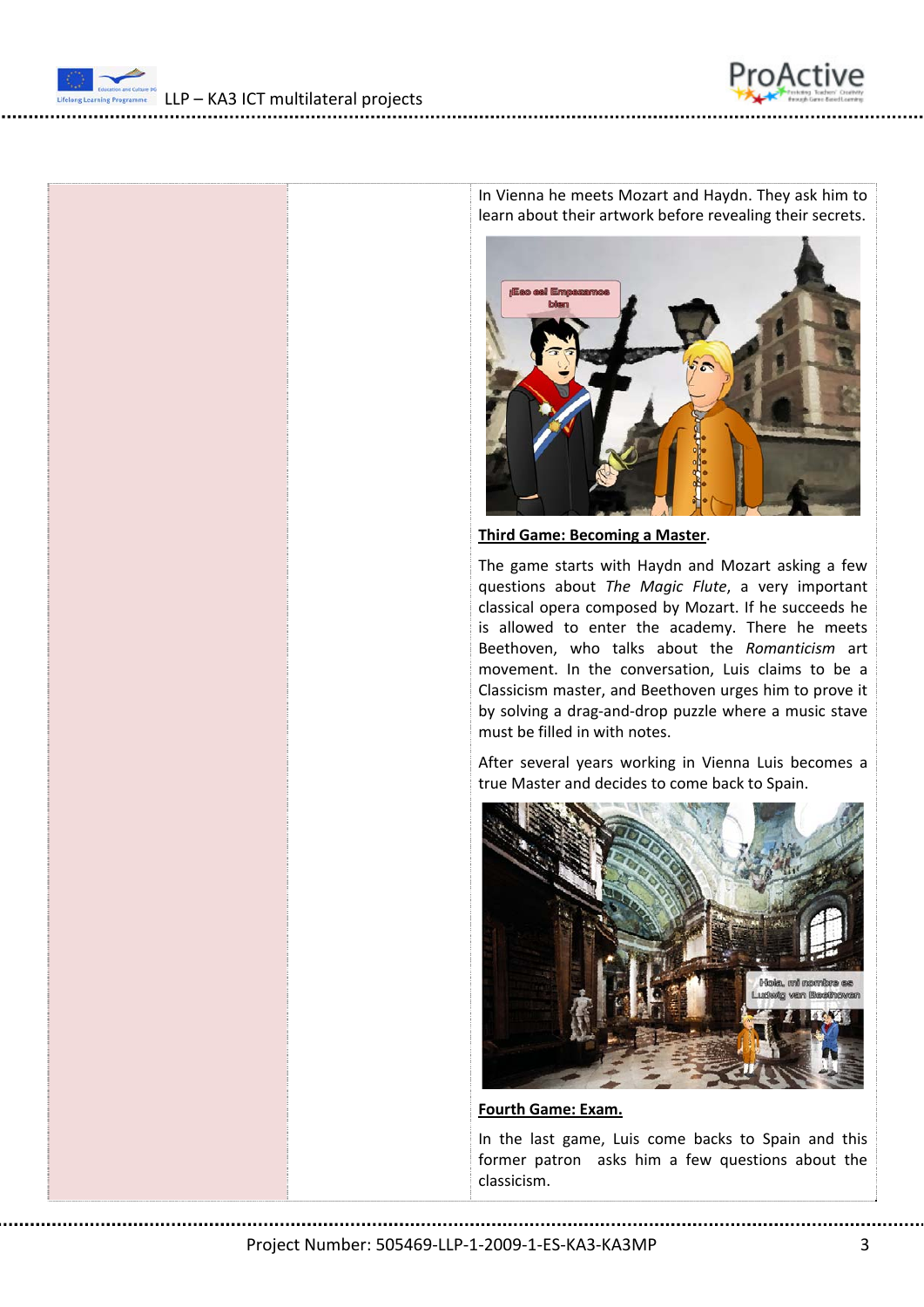



Project Number: 505469‐LLP‐1‐2009‐1‐ES‐KA3‐KA3MP 4

roActive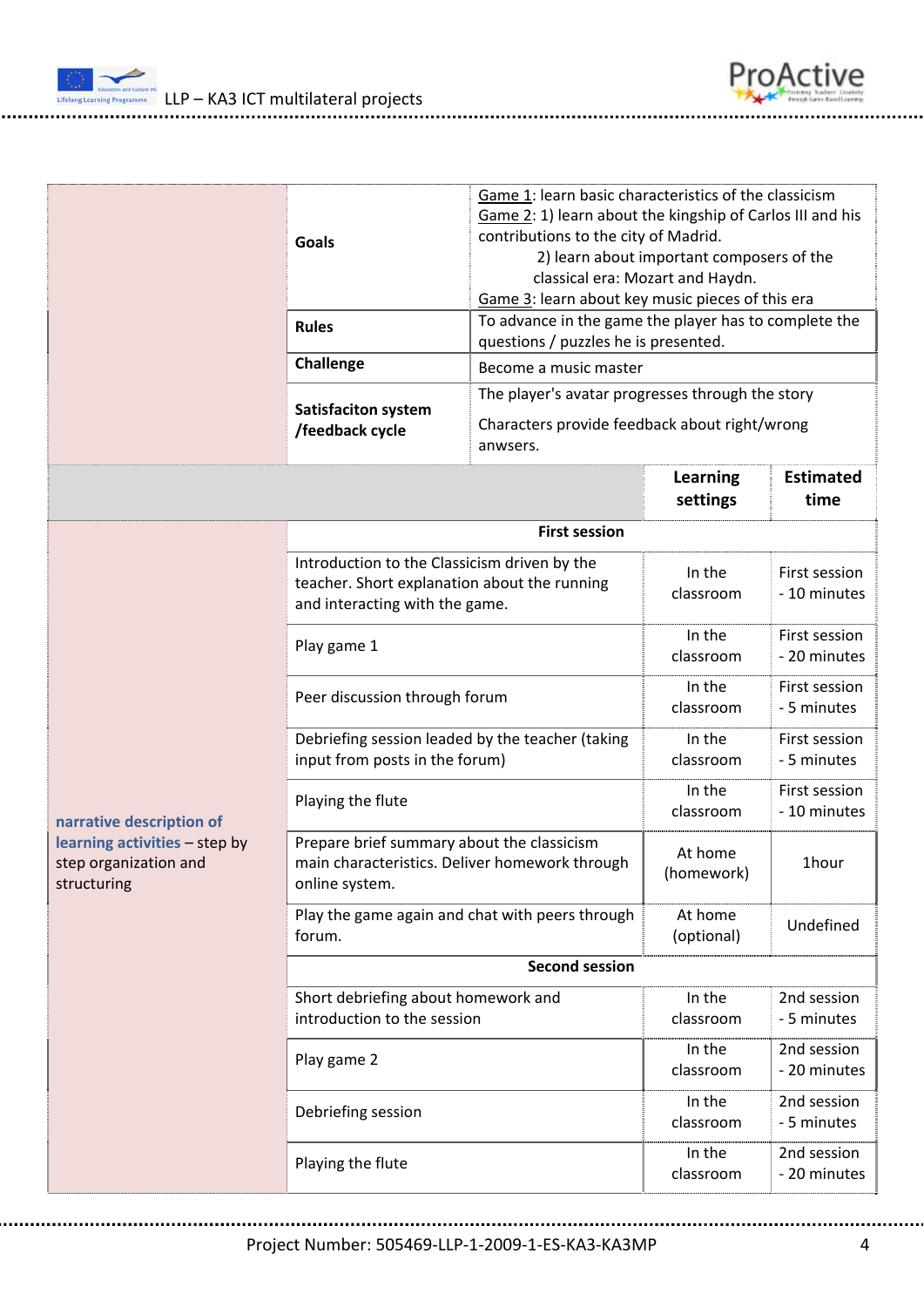

|                               | Self-driven study about Haydn, Mozart and the<br>Magic Flute.                                                             | At home<br>(homework) | 1hour                       |  |
|-------------------------------|---------------------------------------------------------------------------------------------------------------------------|-----------------------|-----------------------------|--|
|                               | Play the game again and chat with peers through<br>forum.                                                                 | At home<br>(optional) | Undefined                   |  |
|                               | <b>Third session</b>                                                                                                      |                       |                             |  |
|                               | Short debriefing and introduction to the session                                                                          | In the<br>classroom   | 3rd session -<br>5 minutes  |  |
|                               | Play game 3                                                                                                               | In the<br>classroom   | 3rd session<br>- 20 minutes |  |
|                               | Debriefing session                                                                                                        | In the<br>classroom   | 3rd session<br>- 5 minutes  |  |
|                               | Playing the flute                                                                                                         | In the<br>classroom   | 3rd session<br>- 20 minutes |  |
|                               | Self-driven study for exam.                                                                                               | At home<br>(homework) | 1hour                       |  |
|                               | Play the game again and chat with peers through<br>forum.                                                                 | At home<br>(optional) | Undefined                   |  |
|                               | <b>Fourth Session</b>                                                                                                     |                       |                             |  |
|                               | Instructions for the exam                                                                                                 | In the<br>classroom   | 5 minutes                   |  |
|                               | Exam (Half the class) - Flute exam (the other<br>half)                                                                    | In the<br>classroom   | 30 minutes                  |  |
|                               | Interactive exercise (for students that finish the<br>exam soon)                                                          | In the<br>classroom   | Undefined                   |  |
|                               | Exam (Half the class) - Flute exam (the other<br>half)                                                                    | In the<br>classroom   | 30 minutes                  |  |
|                               |                                                                                                                           |                       | Total: 4<br>sessions        |  |
| How will I evaluate students? |                                                                                                                           |                       |                             |  |
| <b>Evaluation approach</b>    | 25% Final exam                                                                                                            |                       |                             |  |
|                               | 25% Flute exam                                                                                                            |                       |                             |  |
|                               | 25% Essay about classicism                                                                                                |                       |                             |  |
|                               | 25% Access to online system and chat                                                                                      |                       |                             |  |
|                               | What will learners need in order to achieve learning objectives?                                                          |                       |                             |  |
| <b>Prerequisite</b>           | N/A                                                                                                                       |                       |                             |  |
| <b>Setting and materials</b>  | A computer room with at least one computer per two children and space to play<br>the flute.<br>A LMS (e.g. Moodle, LAMS). |                       |                             |  |